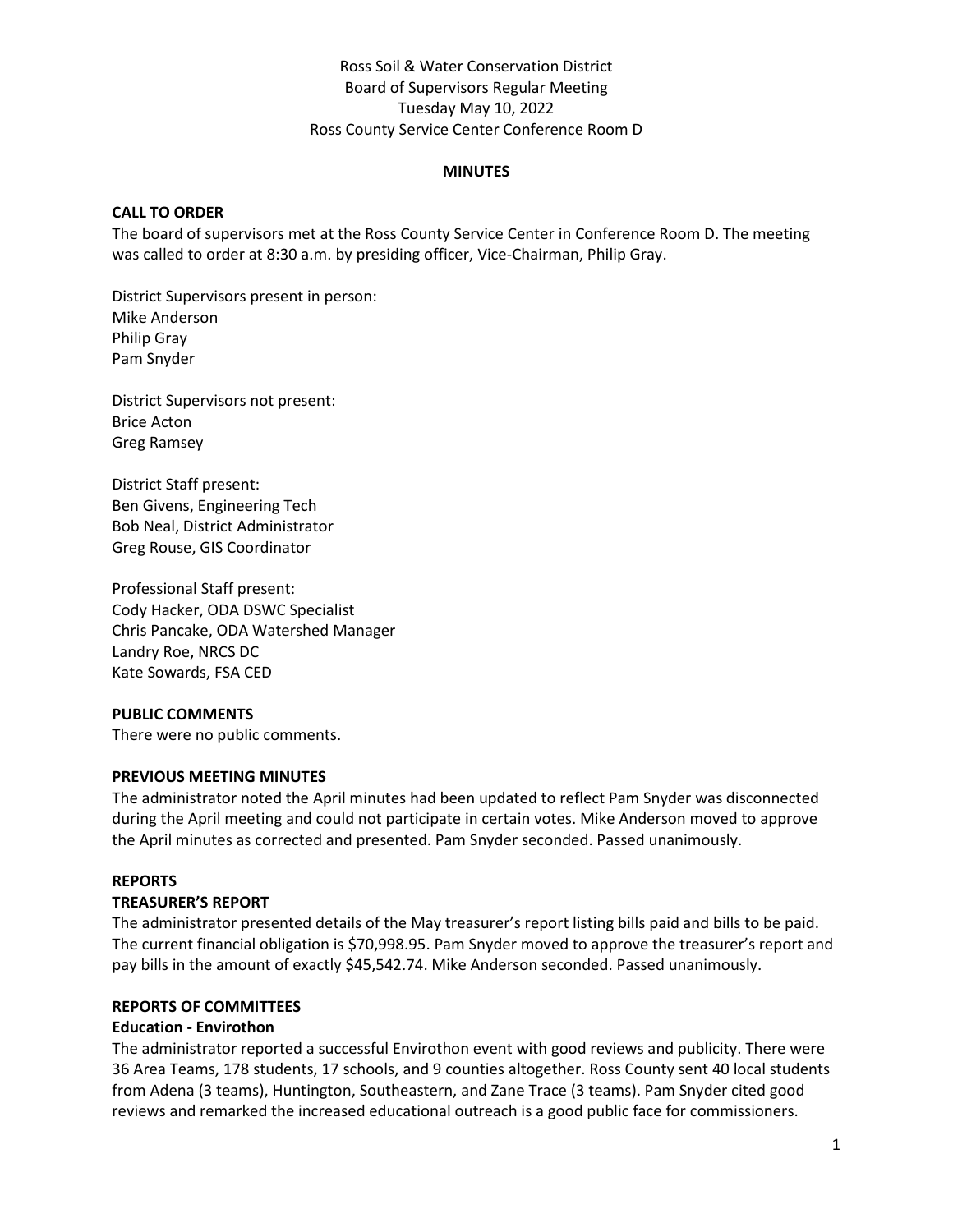The administrator briefed supervisors on financial housekeeping related to Envirothon. The district is in receipt of an invoice due to the Area 5 Envirothon in the amount of \$240 for registering 8 teams. The administrator is requesting transportation invoices for future payment. The district will be reimbursed \$1,313 for area t-shirts and the district received \$110.50 from other district's staff who purchased tshirts. The district spent a net \$338 on t-shirts. The administrator thanked the Colerain Township Volunteer Fire Department who had 2 members staffing an EMS squad standing by at the event. Mike Anderson moved to authorize Envirothon payments, \$240 to the Area 5 Envirothon for Ross County team registrations, and \$200 to the Colerain Township Volunteer Fire Department for providing EMS stand-by service at the event. Pam Snyder seconded. The motion passed unanimously.

# **Education - Farm Bureau & FFA Ag Day September 13th**

The organizers of the event have requested a drone demonstration and a soil pit.

# **Education - OSU Extension Woodlands Workshop September 10th**

The district has pledged to participate as a fall workshop.

# **ADMINISTRATOR REPORT**

The administrator distributed final reports from the tree and fish sales and shared notes from his written report that were not included on the agenda:

- LAEPP 3 Applications Submitted
- Replacing Water Test Pump
- Pumphouse Earth Day Huge Crowd
- The district had contact with the park District's Joe Letsche who asked about Kinnikinnick Fen
- Training this summer may be a good opportunity to upgrade Quick Books software (\$25/month)

#### **DC REPORT**

District Conservationist Landry Roe reported 8 new EQIP contracts have been funded, mostly forestry. There are 55 current EQIP producers with contract maintenance to review. At a meeting among all partners to gauge the summer CRP workload, staff determined there are 170 expiring CRP contracts due to renew this fall. There are 30 new CREP offers and 40 waterway applications with more expected.

# **FSA REPORT**

Ross County Farm Service Agency (FSA) County Executive Director (CED) Kate Sowards distributed and discussed a waterway summary report and thanked Ben Givens for recent surveying. Kate updated supervisors on various outreach documents and distributed examples.

# **ODA REPORT**

State Specialist Cody Hacker reminded staff and supervisors about upcoming training for agricultural pollution abatement, announced the next state soil and water commission meeting, and reported progress on the supervisor online training and resources toolbox.

# **WATERSHED REPORT**

Region 4 Watershed Manager Chris Pancake updated supervisors on progress developing a picture of the state of the watershed and announced plans for a watershed wide meeting in June.

# **STAFF AND SUPERVISOR COMMENTS**

Greg Rouse opened a discussion about the Ross County Fair display, advocating moving out of the engineer's tent. Supervisors and staff deliberated pros and cons of such display collaborations. This discussion included long range building plans that would ideally include a year-round space at the fairgrounds that is also in a good location for high foot traffic during fair week.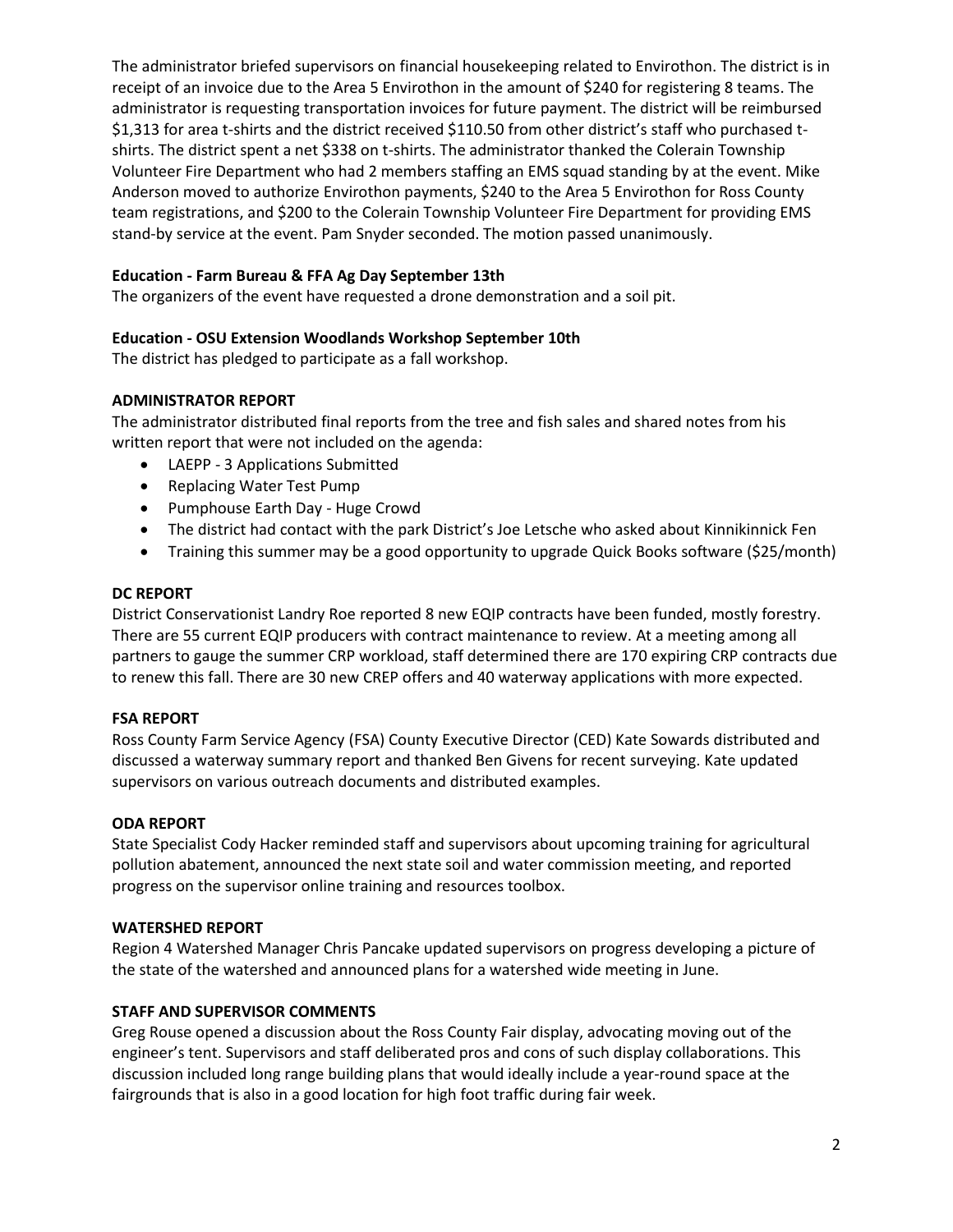# **OLD BUSINESS**

#### **ANNUAL MEETING PLANNING**

Supervisors discussed securing a local caterer for the annual meeting and the summer newsletter to publicize the election. Nominating chairman Philip Gray reviewed the committee checklist and asked staff for input.

# **ANNUAL PLAN OF WORK/FORM 11**

Having been reviewed at the previous two meetings, the administrator recommended approving the annual plan of work (APW). The district has met all criteria to file the Form 11 to request state funding. Mike Anderson moved to approve the Annual Plan of Work and authorize the district to file the Form 11 state funding request. Pam Snyder seconded. The motion passed unanimously.

# **PRELIMINARY BUDGET**

The administrator provided an assessment of current spending which appears to be mostly in line with the budget. Even gasoline spending has been within budget for the first 4 months but continued increases are expected. The strategy for the preliminary budget is to keep most spending flat (except gasoline) for 2023 and request a \$25,000 (10%) increase in funding to cover increased payroll. The amount for salaries was determined by figuring an 8.5% COLA increase in June and a 5.5% increase in salaries for 2023. Mike Anderson moved to approve the 2023 preliminary budget and authorize the district to file with the Ross County Commissioners. Pam Snyder seconded. Motion passed unanimously.

# **EMPLOYEE SEARCH**

Supervisors discussed the timeline for the hiring process:

- Announcement Period Thursday May 12th through Friday May 27th
- Review Resumes
- Interviews Wednesday June 1st through Friday June 3rd
- Recommendation Tuesday June 14th Board Meeting

The announcement will be advertised on the district website, Facebook, OFSWCD, Ohio State, Hocking College, and Wilmington College. Pam and Philip expressed an interest in participating in interviews.

# **NEW BUSINESS**

# **GIS CONFERENCE TRAVEL**

The commercial UAV expo is in Las Vegas this September. Registration, flight, hotel and meals should cost around \$2,000 from the GIS budget. The Ohio GIS Conference is in Columbus this September. The county engineer pays for conference registration with the district paying hotel, meals, and mileage. Pam Snyder moved to authorize 2023 GIS conference travel and expenses. Mike Anderson seconded. The motion passed unanimously.

While discussing GIS, Greg Rouse reported receiving inquiries to use the drone out of the county, including NRCS. Policy does not address using the drone or any other equipment outside of Ross County. Supervisors agreed the subject should be addressed in policy. Consensus gelled around these points:

- allow out of county use of equipment
- prioritize Ross County producers
- do not compete with other districts
- develop "in-county rates" and "out-of-county rates"

# **TIMBER HARVEST PLAN**

Supervisors reviewed one Timber Harvest Plan submitted by the ODNR for a timber harvest on state land in Harrison Township. JT Flowers reported inspecting the site and recommended approval. Pam Snyder moved to approve the plan. Mike Anderson seconded. The motion passed unanimously.